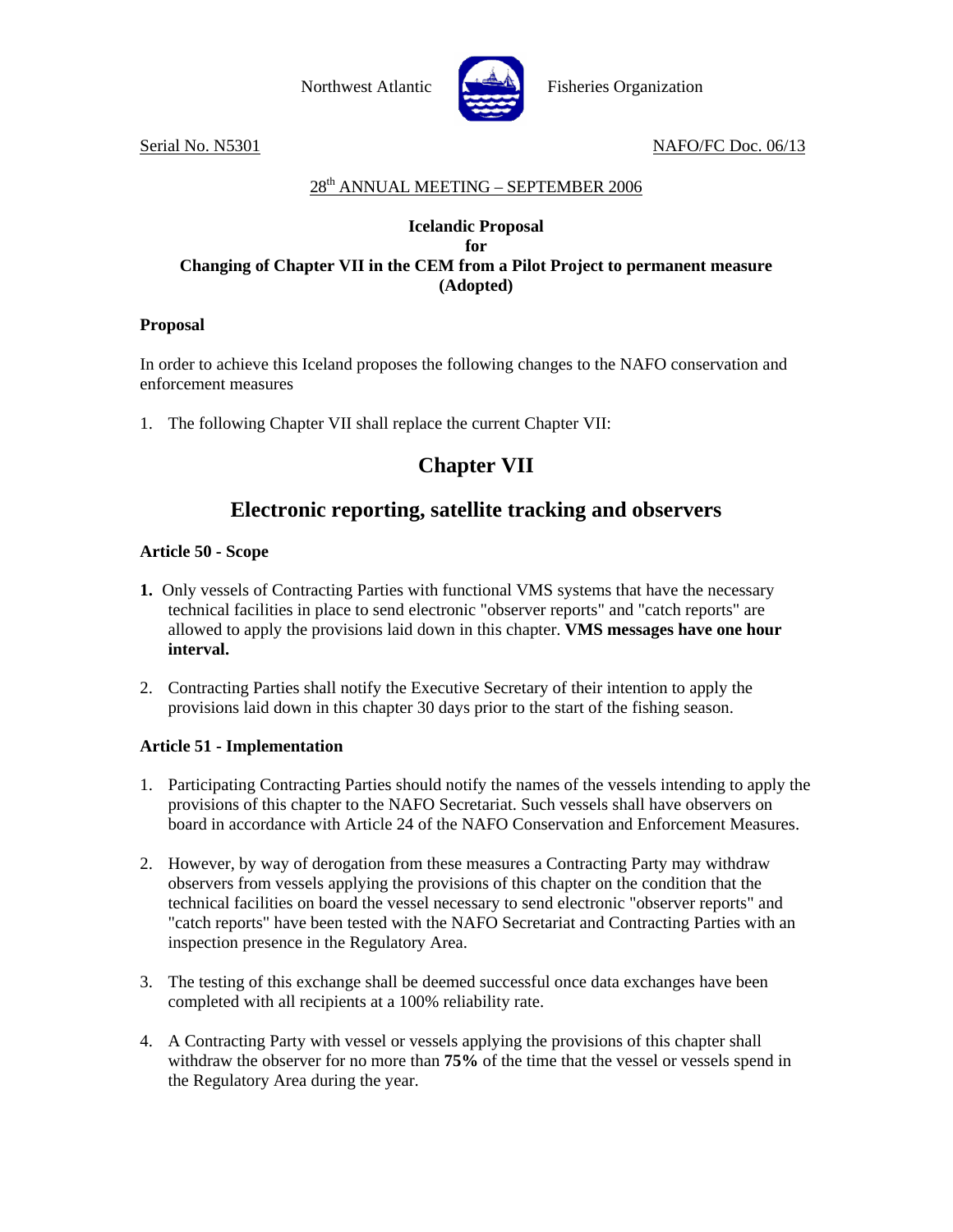- 5. When withdrawing observers Contracting Parties shall ensure that there is a balance between vessels with observers and without observers, in terms of the type of fishery in which the vessels are engaged.
- 6. Participating Contracting Parties shall provide at all times to the NAFO Secretariat the names of vessels applying the provisions of this chapter as well as the period during which they have no observer onboard. The Executive Secretary shall forward this information to all Contracting Parties.
- 7. In the case where a vessel without an observer is found by an inspector to be engaged in any infringement, the Contracting Party shall apply the provisions of Article 33, paragraphs 2 to 9 of the Scheme, as appropriate, and, when the vessel is not re-routed, it shall embark an observer without delay.
- 8. In addition to their duties under the Conservation and Enforcement Measures observers on board vessels applying the provisions of this chapter shall report daily by electronic channels via the FMC to the NAFO Secretariat ("OBR report") of his duties described in Article 24.4. a) i) to iv) of the Conservation and Enforcement Measures.

#### **Article 52 - Daily Reports**

- 1. Masters of vessels and observers applying the provisions of this chapter shall transmit daily reports by division.
- 2. The daily reports are to be received by the NAFO Secretariat by 1200 UTC daily. The report period will run from 0001 hours to 2400 hours of the previous day.
- 3. The catch reported in the daily report of the master will correspond with those recorded in the log.
- 4. The daily reports **s**hall include as appropriate the amounts, by Division, of the following categories:
	- a) The daily catch by species retained on board
	- b) Discarding
	- c) Undersize fish
- 5. If the electronic means of transmitting daily reports (to and from FMC) is not functioning, the master and the observer will continue to report daily by other means keeping a written log of these transmissions on board and available to inspectors.
- 6. The templates for Daily Catch (CAX) and Observer Reports (OBR) are contained in Annex  $XX(a)$ .

#### **Article 53 - Data Collection/Compilation/Analysis**

- 1. The Executive Secretary shall collect and compile, on a weekly basis, the data provided by the daily catch reports to compare, among other items, catch rates of species caught by Division, by-catch percentage rate, discard rates for similar fisheries. The details of this data compilation are outlined in Annex XX (b).
- 2. The Executive Secretary shall forward this information to Contracting Parties with an inspection presence.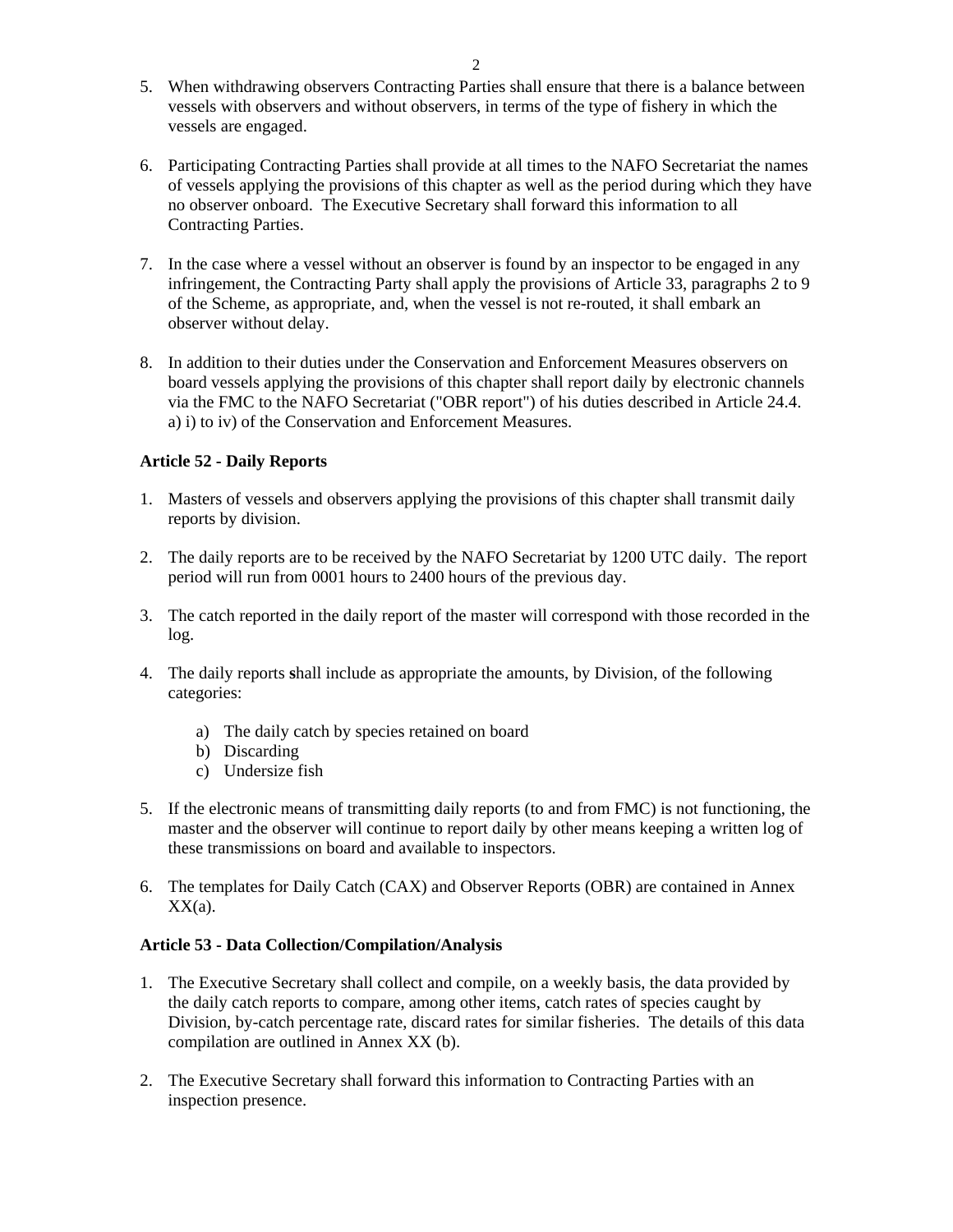- 3. The NAFO Secretariat shall monitor the receipt of daily reports from each vessel applying the provisions of this chapter. When a report has not been received for 2 consecutive days, the NAFO Secretariat will notify the relevant Contracting Party as well as Contracting Parties with an Inspection Presence.
- 4. The Executive Secretary shall make available as soon as possible the information received under paragraphs 2 and 3 to other Contracting Parties with an active inspection presence in the Regulatory Area. All reports and messages shall be treated in a confidential manner.

#### **Article 54 - Costs**

1. Subject to any other arrangements between Contracting Parties, each Contracting Party shall pay all its costs associated with this system.

#### **Article 55 - Follow-up**

- 1. Each Contracting Party (including those with an inspection presence) shall submit an interim report at the first annual meeting of the Fisheries Commission following adoption of the pilot project and a detailed report on the execution of the pilot project containing all necessary information at the annual meeting of the Fisheries Commission following completion of the pilot project. STACTIC supported by the Executive Secretary should evaluate the results of the pilot project at its next meeting on the basis of the criteria set out below as well as the objectives identified, together with any recommendations or proposals:
	- a) Compliance overall and notably comparison between vessels with and without observers.
	- b) Assessment by the Executive Secretary on issues related to data compatibility, data collection/compilation, and data transmission.
	- c) Cost/savings; for the industry; for the authorities of the Contracting Party (including those with an inspection presence); for the NAFO Secretariat.
	- d) Interaction with traditional means of control.
	- e) Technical functioning of the Scheme and reliability.
- 2. **The elements of this chapter are subject to review as appropriate, for application in 2010 and subsequent years.**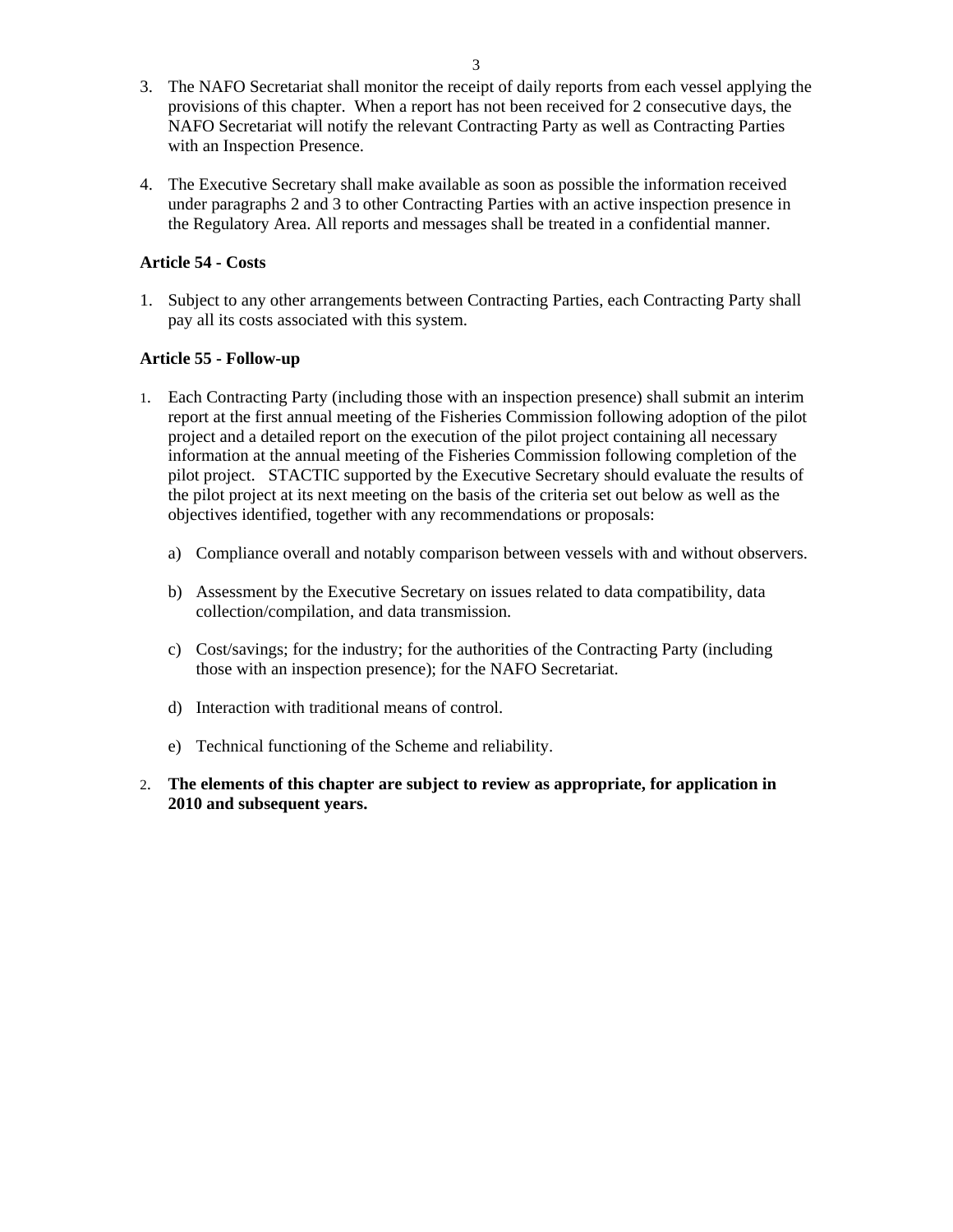2. The following Annex XX shall be added

### **ANNEX XX (a)**

# 1. Daily Catch Report Chapter VII (CAX)

| <b>Data Element:</b>                                    | Code:           | <b>Mandatory/</b><br><b>Optional</b> | <b>Remarks:</b>                                                                                                                                                                                                                                                                           |  |  |
|---------------------------------------------------------|-----------------|--------------------------------------|-------------------------------------------------------------------------------------------------------------------------------------------------------------------------------------------------------------------------------------------------------------------------------------------|--|--|
| Start record                                            | <b>SR</b>       | м                                    | System detail; indicates start of record                                                                                                                                                                                                                                                  |  |  |
| <b>Address</b>                                          | AD              | M                                    | Message detail; destination, "XNW" for NAFO                                                                                                                                                                                                                                               |  |  |
| Sequence<br>Number                                      | SQ              | M                                    | Message detail; message serial number in current year                                                                                                                                                                                                                                     |  |  |
| Type of<br>Message                                      | <b>TM</b>       | M                                    | Message detail; message type, "CAX" as Catch report                                                                                                                                                                                                                                       |  |  |
| Radio call sign                                         | $\overline{RC}$ | M                                    | Vessel registration detail; international radio call sign of the<br>vessel                                                                                                                                                                                                                |  |  |
| <b>Trip Number</b>                                      | <b>TN</b>       | $\circ$                              | Activity detail; fishing trip serial number in current year                                                                                                                                                                                                                               |  |  |
| <b>Vessel Name</b>                                      | <b>NA</b>       | O                                    | Vessel registration detail; name of the vessel                                                                                                                                                                                                                                            |  |  |
| Contracting<br>Party<br>Internal<br>Reference<br>Number | IR.             | $\circ$                              | Vessel registration detail; unique Contracting Party vessel<br>number as ISO-3 flag state code followed by number                                                                                                                                                                         |  |  |
| External<br>Registration<br>Number                      | $X\overline{R}$ | $\circ$                              | Vessel registration detail; the side number of the vessel                                                                                                                                                                                                                                 |  |  |
| <b>Relevant Area</b>                                    | <b>RA</b>       | M                                    | Activity detail: NAFO Division                                                                                                                                                                                                                                                            |  |  |
| Latitude                                                | LA              | M <sup>1</sup>                       | Activity detail; position at time of transmission                                                                                                                                                                                                                                         |  |  |
| Longitude                                               | LO              | M <sup>1</sup>                       | Activity detail; position at time of transmission                                                                                                                                                                                                                                         |  |  |
| Daily Catches<br>species<br>live weight                 | CA              | M<br>М                               | Activity detail; cumulative catch by species retained on board<br>(exclusive of discards), either since commencement of fishing in<br>R.A. <sup>2</sup> or last "Catch" report, in pairs as needed.<br>FAO species code<br>Live weight in kilograms, rounded to the nearest 100 kilograms |  |  |
| Discarding<br>species<br>live weight                    | <b>RJ</b>       | M                                    | Activity detail; discarded catch by species, either since<br>commencement of fishing in R.A. <sup>2</sup> or last "Catch" report, in pairs<br>as needed.<br>FAO species code<br>Live weight in kilograms, rounded to the nearest 100 kilograms                                            |  |  |
| Undersize<br>species<br>live weight                     | <b>US</b>       | M                                    | Activity detail; undersize catch by species, either since<br>commencement of fishing in R.A. <sup>2</sup> or last "Catch" report, in pairs<br>as needed.<br>FAO species code<br>Live weight in kilograms, rounded to the nearest 100 kilograms                                            |  |  |
| Date                                                    | DA              | M                                    | Message detail; date of transmission                                                                                                                                                                                                                                                      |  |  |
| Time                                                    | TI              | M                                    | Message detail; time of transmission                                                                                                                                                                                                                                                      |  |  |
| End of record                                           | ER              | M                                    | System detail; indicates end of the record                                                                                                                                                                                                                                                |  |  |

1 Optional if a vessel is subject to satellite tracking<br>2 Meaning the first "Catch Report" in current fishing

2 Meaning the first "Catch Report" in current fishing trip in the R.A.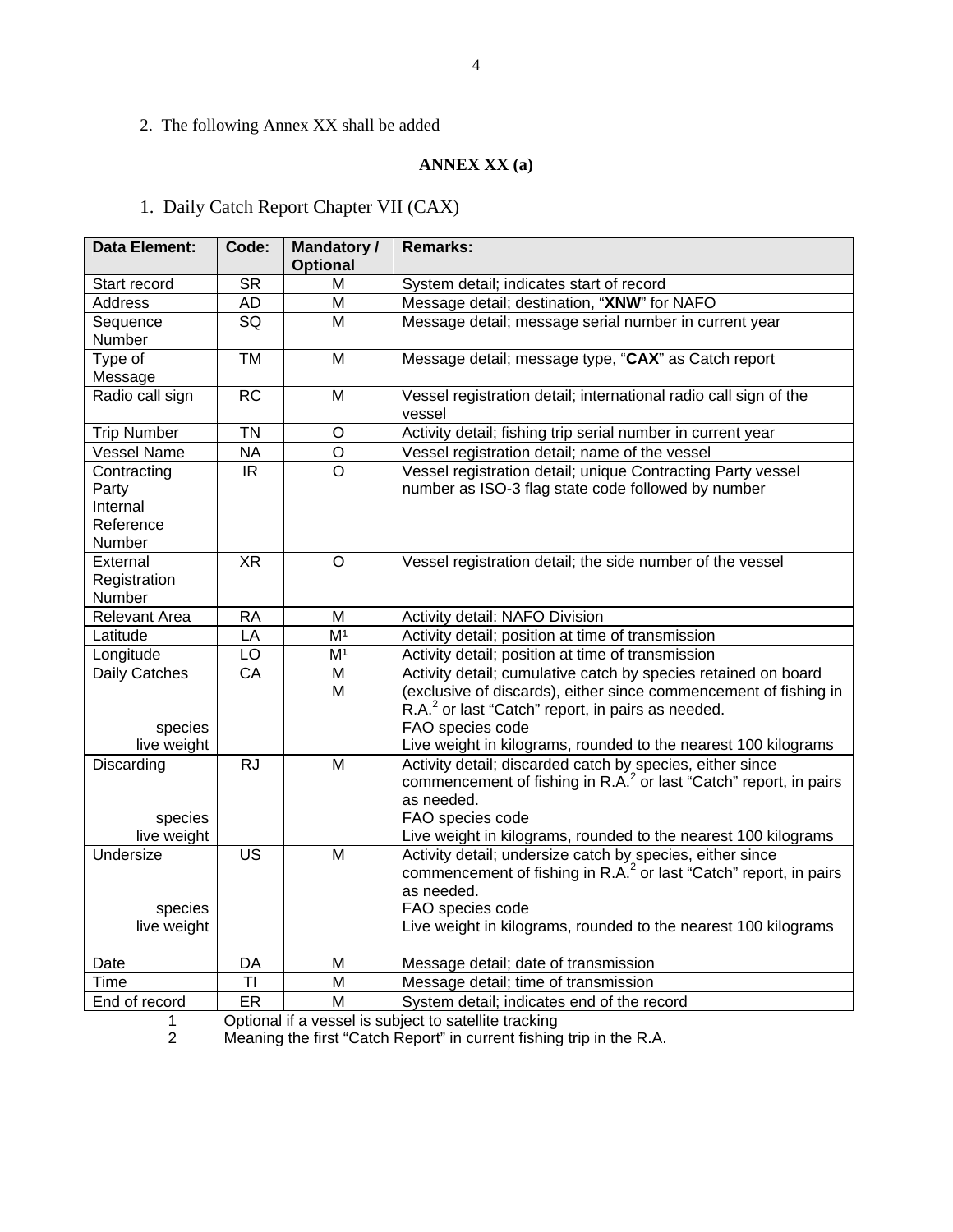### 2. Observer Report (OBR)

| <b>Data Element:</b>                | Code:           | <b>Mandatory /</b><br><b>Optional</b> | <b>Remarks:</b>                                                                                                                                                                                                                                |  |  |
|-------------------------------------|-----------------|---------------------------------------|------------------------------------------------------------------------------------------------------------------------------------------------------------------------------------------------------------------------------------------------|--|--|
| Start record                        | <b>SR</b>       | M                                     | System detail; indicates start of record                                                                                                                                                                                                       |  |  |
| <b>Address</b>                      | <b>AD</b>       | M                                     | Message detail; destination, "XNW" for NAFO                                                                                                                                                                                                    |  |  |
| Sequence Number                     | $\overline{SQ}$ | $\overline{\mathsf{M}}$               | Message detail; message serial number in current year                                                                                                                                                                                          |  |  |
| Type of Message                     | <b>TM</b>       | M                                     | Message detail; message type, "OBR" as Observer report                                                                                                                                                                                         |  |  |
| Radio call sign                     | <b>RC</b>       | M                                     | Vessel registration detail; international radio call sign of the<br>vessel                                                                                                                                                                     |  |  |
| <b>Fishing Gear</b>                 | <b>GE</b>       | M                                     | Activity detail; FAO code for fishing gear                                                                                                                                                                                                     |  |  |
| Directed Species <sup>7</sup>       | <b>DS</b>       | M                                     | Activity detail; FAO species code                                                                                                                                                                                                              |  |  |
| Mesh Size                           | <b>ME</b>       | M                                     | Activity detail; average mesh size in millimeters                                                                                                                                                                                              |  |  |
| <b>Relevant Area</b>                | <b>RA</b>       | M                                     | Activity detail; NAFO Division                                                                                                                                                                                                                 |  |  |
| Daily Catches<br>species            | CA              | M<br>M                                | Activity detail; cumulative catch by species retained on board,<br>(exclusive of discards), either since commencement of fishing in<br>R.A. <sup>2</sup> or last "Catch" report, in pairs as needed.<br>FAO species code                       |  |  |
| live weight                         |                 |                                       | Live weight in kilograms, rounded to the nearest 100 kilograms                                                                                                                                                                                 |  |  |
| Discarding<br>species               | $\overline{RJ}$ | M <sup>1</sup>                        | Activity detail; discarded catch by species, either since<br>commencement of fishing in R.A. <sup>2</sup> or last "Catch" report, in pairs<br>as needed.<br>FAO species code                                                                   |  |  |
| live weight                         |                 |                                       | Live weight in kilograms, rounded to the nearest 100 kilograms                                                                                                                                                                                 |  |  |
| Undersize<br>species<br>live weight | <b>US</b>       | M <sup>1</sup>                        | Activity detail; undersize catch by species, either since<br>commencement of fishing in R.A. <sup>2</sup> or last "Catch" report, in pairs<br>as needed.<br>FAO species code<br>Live weight in kilograms, rounded to the nearest 100 kilograms |  |  |
| Log Book                            | LB              | M                                     | Activity detail; "Yes" or "No" 3                                                                                                                                                                                                               |  |  |
| Production                          | <b>PR</b>       | M                                     | Activity detail; code for the production                                                                                                                                                                                                       |  |  |
| Hails                               | HA              | M                                     | Activity detail; observers verification if the reports made by the<br>captain are correct, "Yes" or "No"                                                                                                                                       |  |  |
| Apparent<br>Infringements           | AF              | M                                     | Activity detail; "Yes" or "No" 5                                                                                                                                                                                                               |  |  |
| <b>Observer Name</b>                | ON              | M                                     | Message detail; name of the observer signing the report                                                                                                                                                                                        |  |  |
| Date                                | DA              | M                                     | Message detail; date of transmission                                                                                                                                                                                                           |  |  |
| Free Text                           | <b>MS</b>       | $\overline{\mathrm{O}}_\mathrm{e}$    | Activity detail; for further comments by the observer                                                                                                                                                                                          |  |  |
| Time                                | TI              | M                                     | Message detail; time of transmission                                                                                                                                                                                                           |  |  |
| End of record                       | ER              | M                                     | System detail; indicates end of the record                                                                                                                                                                                                     |  |  |

1 Only to be transmitted if relevant<br>2 Meaning the first "Catch Report" i<br>3 "Yes" if the observer approves the 2 Meaning the first "Catch Report" in current fishing trip in the R.A.

3 "Yes" if the observer approves the Log Book entries by the captain

- 4 "Yes" if the observer approves the Hails transmitted by the captain<br>5 "Yes" if an infringement is observed<br>6 Mandatory if "LB" = "No", or "HA" = "No", or "AF" = "Yes".
- "Yes" if an infringement is observed
- 6 Mandatory if "LB" = "No", or "HA" = "No", or "AF" = "Yes".<br>7 Directed species is the species which represents the great
- Directed species is the species which represents the greatest catch for that day